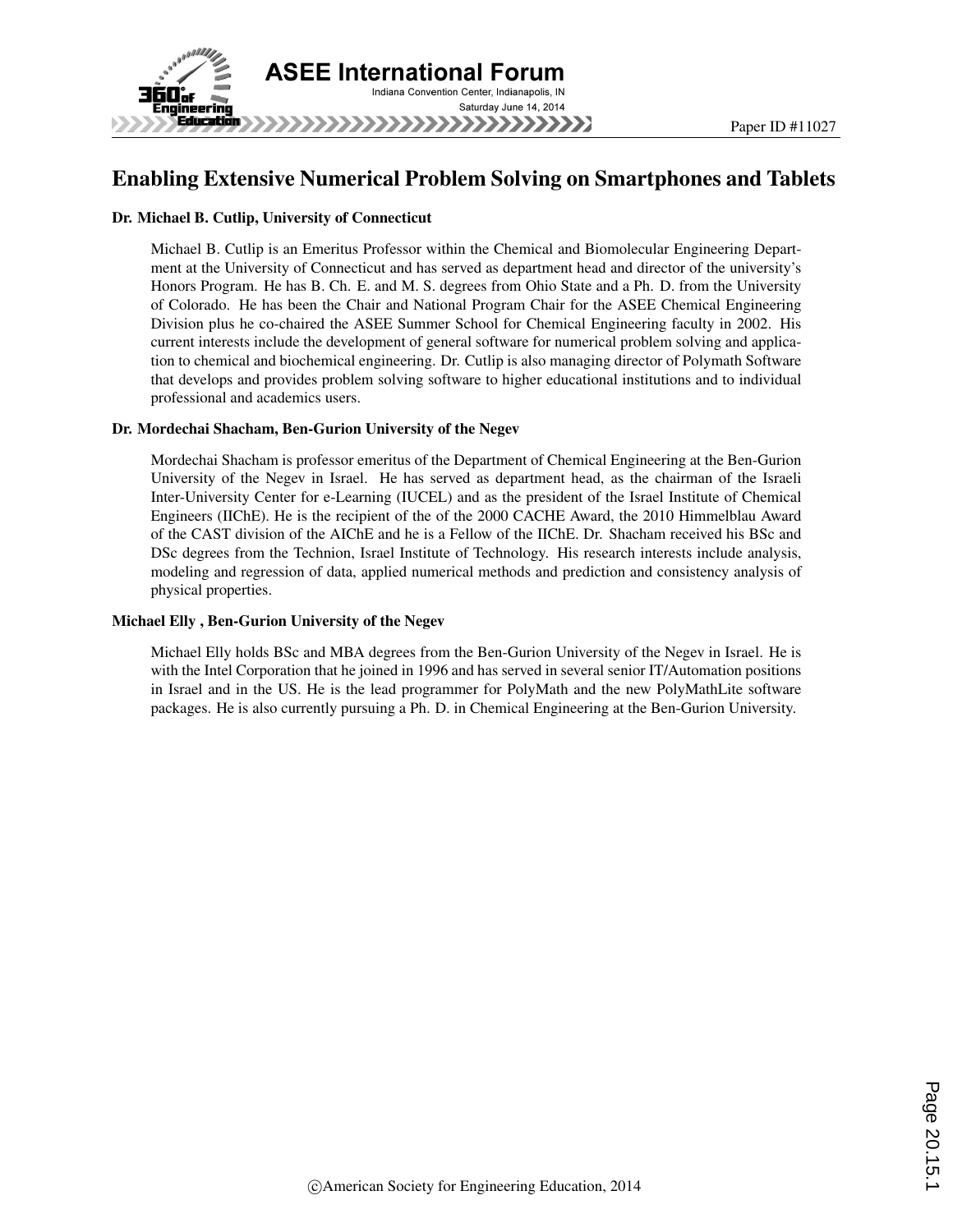# **Enabling Extensive Numerical Problem Solving on Smartphones and Tablets**

## Introduction

Problem solving is an essential part of engineering education, and many educational benefits can be derived from solving realistic problems. There is an emerging field of Simulation-Based Engineering Science, SBES, which will positively affect "discovery, health, energy, environment, security, and quality of life for all peoples."<sup>(1)</sup> There are many types of problem solving involved in SBES; however, the simulation and solution of real engineering problems is very important and often requires the application of numerical methods. This is one area of problem solving that sets the engineering students and engineering professionals apart from many other disciplines. Thus the advancement of engineering education worldwide and particularly in developing countries requires resources for the efficient application of numerical methods by engineering students, faculty and staff.

Access to software and the computing resources that can enable numerical problem solving is a particular challenge to engineering departments in developing countries as often desktop computers and interactive terminals within computers labs are very limited or unavailable. Educational use of numerical analysis within engineering coursework and laboratories while desirable is often difficult to achieve.

The authors of this paper have devoted the last 30 years to the continuing development of Polymath Software<sup>(2)</sup> that has been developed over the years from a mainframe package under the Plato Educational computer system marketed by the Control Data Corporation to a widely used PC product. The current PolyMath PC software is used by over 120 academic institutions world-wide and is available for purchase via the internet with low-priced educational versions.

While this PC product is continuing to evolve in capabilities, our work has also been expanded into the Android OS that is employed in over 750 million smartphone, tablet and computing devices worldwide. We have recently been successful in creating an Android app called PolyMathLite that provides most of the problem solving capabilities of PolyMath for PCs. This app only requires Android 2.2 or higher so it will execute on even the older smartphones and tablets. PolyMathLite implements the same numerical algorithms and provides similar options to those in Polymath for PCs. Android devices generate comparable solutions to seven significant figures when compared to PC solutions. The calculational capabilities and execution speed of Android phones and tablets are extremely fast. Problem setup and execution is completely on the device so that no active internet connection is needed once the app is installed.

PolyMathLite solves systems of linear equations (LEs), nonlinear algebraic equations (NLEs), systems of ordinary differential equations (ODEs) and carries out polynomial, multiple linear and nonlinear regressions of data (REGs). This software also provides for automatic creation of MATLAB m-files and also automatically creates Excel spreadsheets through the use of Polymath for the PC.

This paper will first consider some future prospects for smartphones, and then consider the implications for engineering education with a focus on developing countries.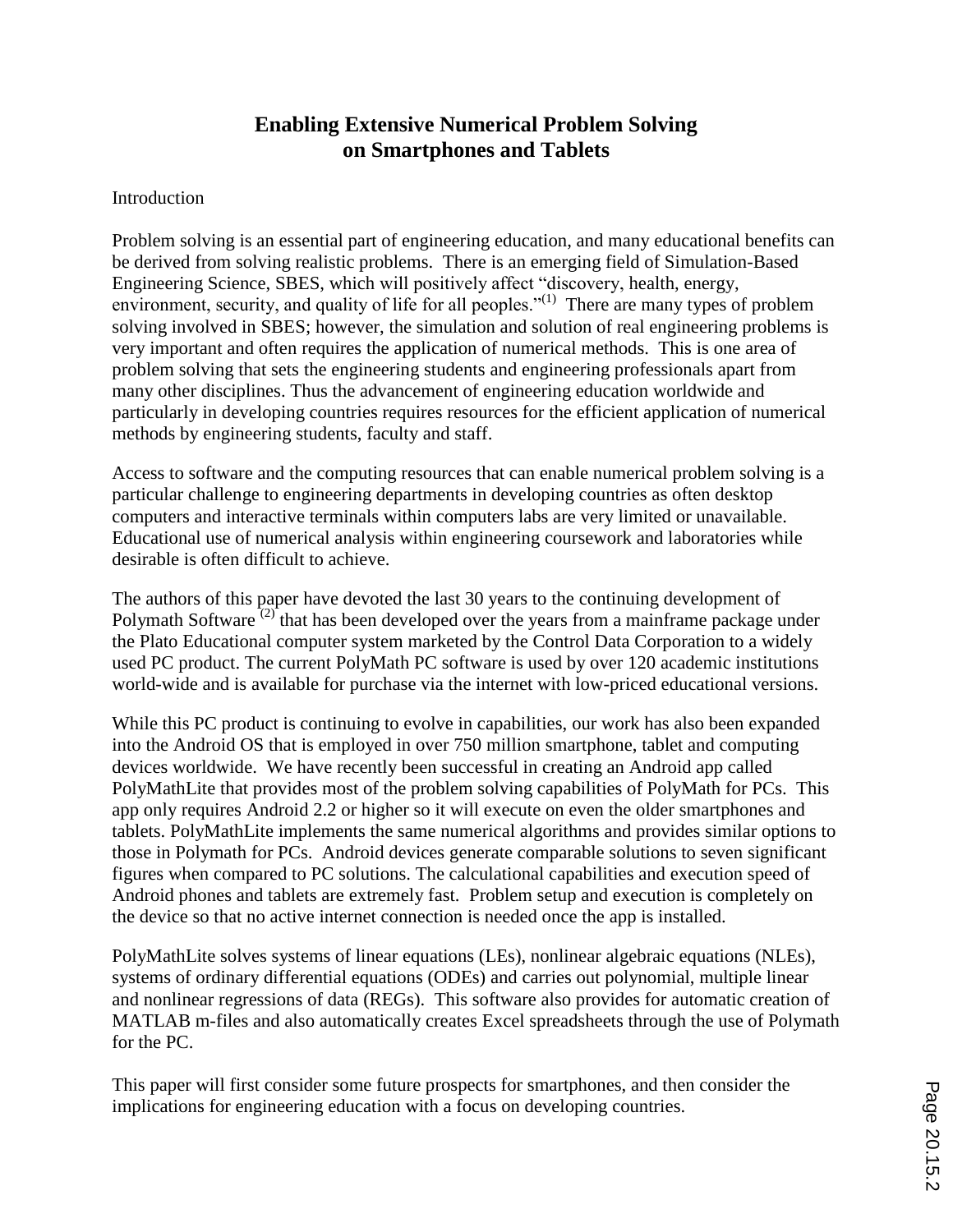### Mobile Smartphones Are Coming to the World

As engineering educators consider the future, particularly in developing countries, there are some emerging tools that can provide assistance with educational calculations and thus with the delivery of e-learning materials. A very exciting tool for engineering calculations is the smartphone that is rapidly taking over the mobile phone marketplace worldwide.

Consider that the smartphone will be the preference for engineering students and engineering professionals. The eMarketer $^{(3)}$ , a leading market research company, suggests that "smartphone users worldwide will total 1.75 billion in 2014." eMarketer "expects 4.55 billion people worldwide to use a mobile phone in 2014."

Horace Dediu, founder of Asymco, who covers the mobile industry has made some predictions<sup>(4)</sup> regarding the future of smartphones. A particularly interesting graphic is reproduced as Figure 1. Note that the smartphone numbers seem to be approaching the world's population in the next 10 years. This is a challenge to consider, but it does indicate that smartphones will probably be available as a possible educational tool with increasing popularity with younger persons as educators look toward the future.



Figure 1 – Projection of Smartphone Users for 10 Years by World Region from H. Dediu<sup>(4)</sup>

Special Considerations for Africa

Matthew Labrooy, who works with eLearning  $A$ frica<sup>(5)</sup>, has written about  $A$ frica's smartphone revolution<sup>(6)</sup>. He has estimated that "Smartphone growth in Africa has increased by 43% every year since 2000, and experts predict that 69% of mobiles in Africa will have Internet access by 2014. As a result, smartphone manufacturers are showing increased interest in the region in a bid to gain their share of half a billion potential customers. Currently a simple budget smartphone produced for the African market is available on the streets of Kenya for as little as  $\epsilon$ 37 (US\$50) and has sold more than 300,000 units across the country. Smartphone penetration in Africa is estimated between 17-19%, though rates vary wildly from country to country. Nigeria, Africa's most populous nation, has a smartphone penetration as high as 41%." Spurred by the success of the African budget smartphone, Microsoft has produced a smartphone (Windows Phone 8) specifically for the African Market, the Huawei  $4A$ frika<sup>(7)</sup>, which was released in South Africa, Egypt, Nigeria, Kenya, Ivory Coast, Angola, and Morocco in February 2013.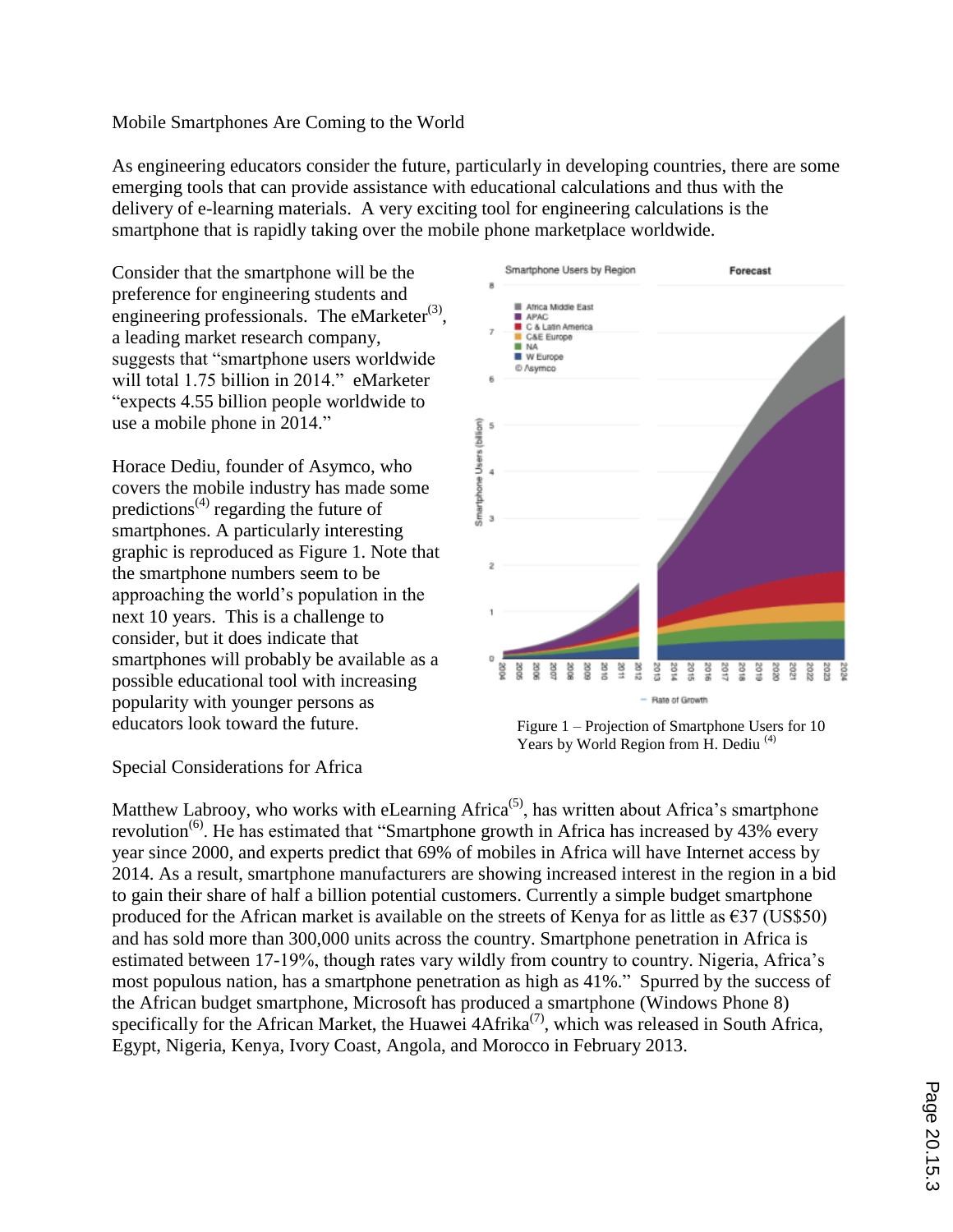## PolyMathLite (PML) Provides a Sophisticated Calculator

There are calculations involving one or several explicit algebraic equations which must be carried out frequently for different parameter values. PML enables setting up the system of equations, solving it for one set of parameter values and saving it for future use. The problem can be reloaded, whenever necessary, and resolved for different sets of parameter values.

Consider for example a problem involving the calculation of constant annual payment (*Pmt*) and future value (*Fn*) for a loan with amount of *P*, to be repaid in n years with interest rate of *i*. The parameters of this problem are: *P*, *n* and *i*. Consider  $P = 1000$ ,  $n = 25$  and  $i = 10\%$ . This problem can then be entered into PML as shown in phone Display 1 along with the on-display entry keyboard.

Note that the # sign indicates a user comment section. The text in the first line must contain a comment which is used for the problem identification and reload when a problem is saved. Except in the first line, PML disregards the text inserted after the # sign. The constant definitions and the explicit equations can be entered in any order as PML reorders the equations according to the computational sequence. The problem is solved by a tap on the "Run" button. If there are errors in the problem code syntax, then feedback is given along with the line numbers.

When the problem is entered correctly, the PML report that contains the variable values at the solution is presented as shown in Display 2. In this particular case the solution is: *Pmt* = \$110 and *Fn* = \$10800. The problem can be saved with the title of "# Constant annual payment" and rerun with different parameter values whenever necessary.

Most of the intrinsic functions, if… then…else statements, and logical variables available to computer programming software are available within PML.



Display 1

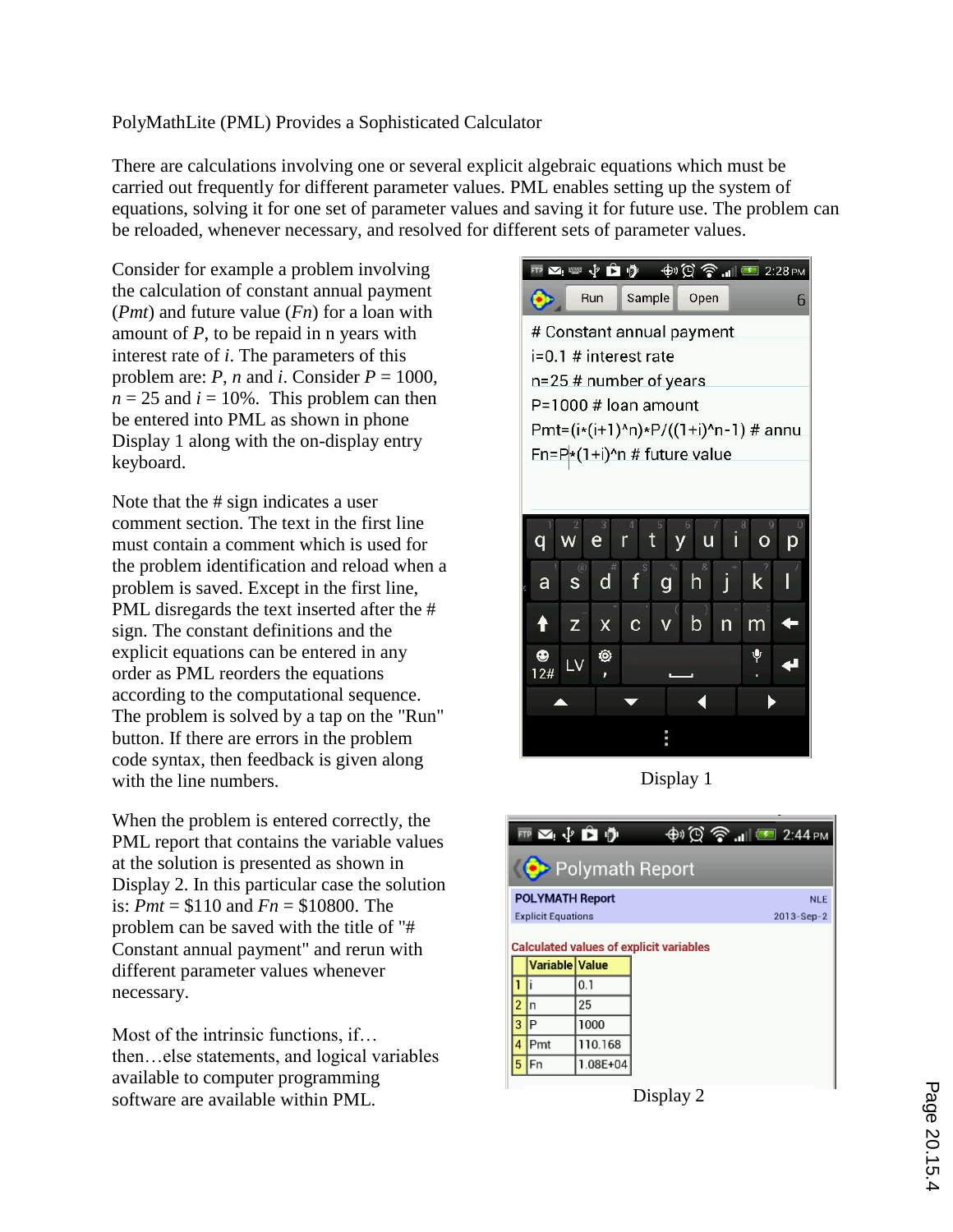### Fitting Lines, Curves, and Equations to Data

Computations involving the fitting of a straight line, a polynomial or a complex mathematical model to data (regression) are very widely used in many disciplines. The textbook of Montgomery and Runger<sup>(8)</sup> contains examples involving regressions from the disciplines of biology, chemistry, physics, economics, medicine, sports and chemical, civil, mechanical, electrical, industrial, materials, energy and environmental engineering.

Linear Regression - A medical related example presented by Montgomery and Runger<sup>(8)</sup> involves the fitting of a linear regression model to the relationship between hypertension (blood pressure rise in mm of mercury, y) the noise level (in decibels, x). The problem can be specified in PML as shown in Display 3.

The **x** and **y** data are entered in an array format (only part of the **x** data are shown). The command "polyfit x, y, 1" specifies that a  $1<sup>st</sup>$  degree polynomial (straight line) is sought. The solution report for the problem (Display 4) provides the numerical values of the model parameters  $a_0$  and  $a_1$ , the statistical measures for the goodness of the fit: the correlation coefficient  $(R^2)$ , the confidence intervals and the variance. The solution report includes, also, a table containing the observed (measured) **y** values, the predicted **y** values  $(y_{calc})$  and the residuals (Delta  $y = y - y_{calc}$ ).

A quick analysis of the adequacy of the linear model to represent the data can be obtained by visual inspection of the plot of y and ycalc versus x in Figure 2 on the next page. The data for such a plot containing the

| Sample<br>Run<br>Open                                                   |  |
|-------------------------------------------------------------------------|--|
| # Relationship between noise exposure (x)                               |  |
| # and hypertension (y)                                                  |  |
| # $y = a0 + a1*x$                                                       |  |
| # Verified solution a0 = -10.1315, a1 = 0.174294                        |  |
| x = [60, 63, 65, 70, 70, 70, 80, 90, 80, 80, 85, 89, 90, 90, 90, 90, 94 |  |
| y = [1, 0, 1, 2, 5, 1, 4, 6, 2, 3, 5, 4, 6, 8, 4, 5, 7, 9, 7, 6]        |  |
| polyfit x, y, 1                                                         |  |

Display 3

| <b>POLYMATH Report</b>   | <b>REG</b>  |
|--------------------------|-------------|
| <b>Linear Regression</b> | 2013-Aug-14 |

**Model:**  $y = a0 + a1*x$ 

| Variable Value |                    | 95% confidence |
|----------------|--------------------|----------------|
| la0            | $-10.1315$ 4.19128 |                |
| la1            | 0.174294 0.050064  |                |

| IR <sub>2</sub> | IR^2adi | <b>IRmsd</b>                    | <i><u><b>Nariance</b></u></i> |
|-----------------|---------|---------------------------------|-------------------------------|
| 10.748257       |         | 10.7342713 10.2795822 11.737026 |                               |

#### Source data points and calculated data points

|  |    | y  y calc           | Delta y     |
|--|----|---------------------|-------------|
|  | 60 | 1 0.326098 0.673902 |             |
|  | 63 |                     |             |
|  | 65 | 1 1.19757           | $-0.197568$ |

Display 4

values of the dependent and independent variables can be exported to plotting utilities. We have been using the Plotim Android application for this purpose. Plotim Free Graphs and Plotim Graph Maker are Android applications available from Google Play. The plot demonstrates, indeed, that the blood pressure rise increases linearly with the increase of the noise level.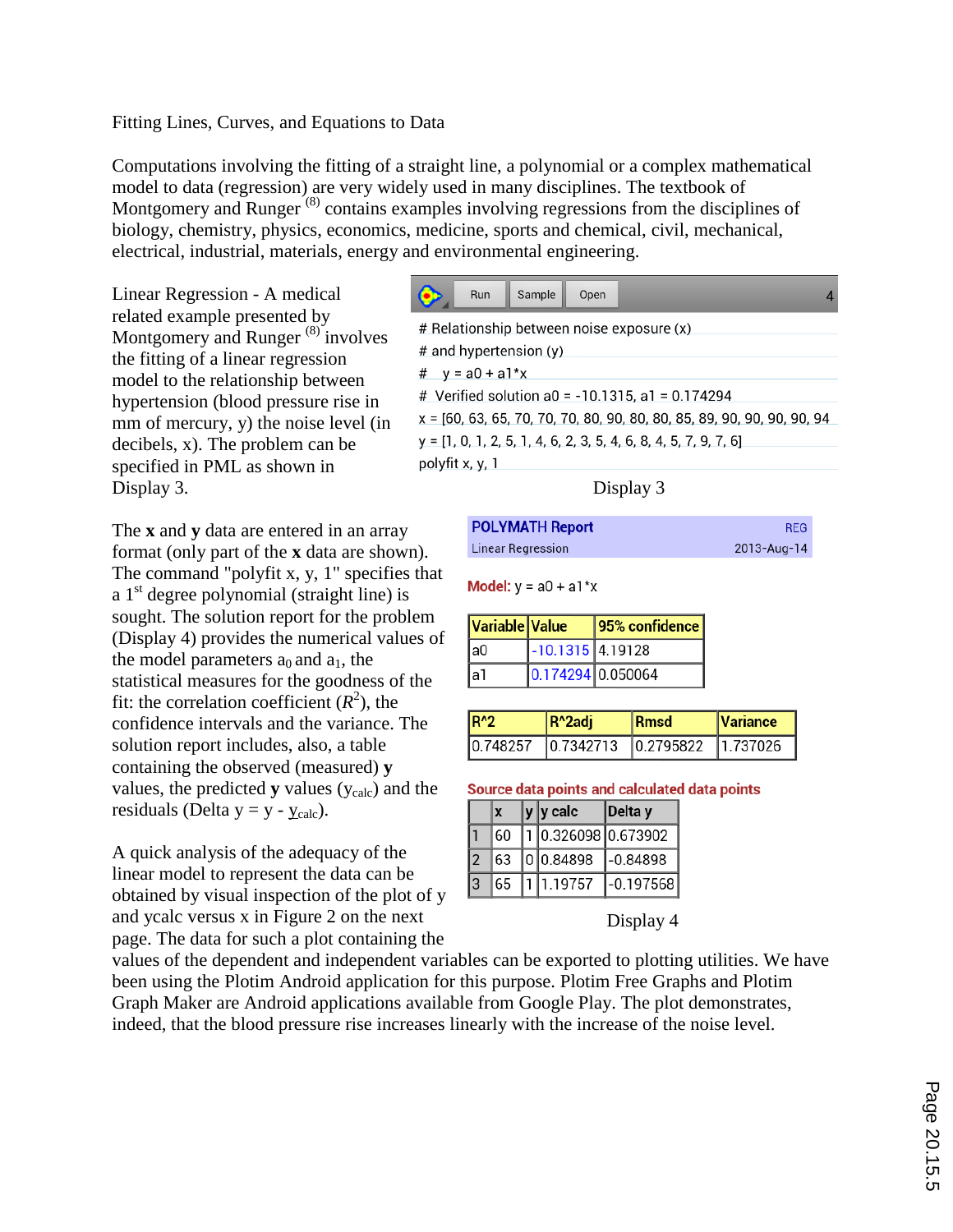

Figure  $2 - Blood Pressure$  Rise versus Noise Level  $(7)$ 

Modeling Dynamic Behavior with Differential Equations

Differential equations (in particular ordinary differential equations, ODE's) are used for modeling dynamics of processes. One such model, frequently used in ecological studies, is the predator-prey model. The model determines the population over time of the two different species given parameters relating to the interaction between them. Consider for example the version presented by Wolfram demonstrations  $(9)$ .

In this example the predators are foxes (with population: *F*) and the preys are rabbits (with population: *R*). Rabbits, which live on vegetation, grow at a rate proportional to the current population: *aR* and die from encounters with Foxes given by *-αRF.* Foxes grow at a rate proportional to the encounters with rabbits, *βRF*, and die at a rate proportional to the current population, -*cF*. The problem definition as entered into PML (including the parameter values and initial and final values of the variables) is presented in Display 5. Note that the differential equation syntax is very similar to the mathematical form.

| # Predator-Prey Model                                            |
|------------------------------------------------------------------|
| $d(R)/d(t) = a^*R - alpha^*R^*F \# Balance on Rabbit Population$ |
| $R(0)=1$ # Initial Condition of Rabbit Population                |
| $d(F)/d(t)$ =beta*R*F-b*F # Balance on Fox Population            |
| F(0)=0.5 # Initial Condition of Fox Population                   |
| #Current Parameter Values :                                      |
| $a=1$                                                            |
| alpha= $0.5$                                                     |
| $b=0.75$                                                         |
| beta= $0.25$                                                     |
| t(0)=0 # Initial Condition for Independent Variable              |
| t(f)=15 # Final Value for Independent Variable                   |

Display 5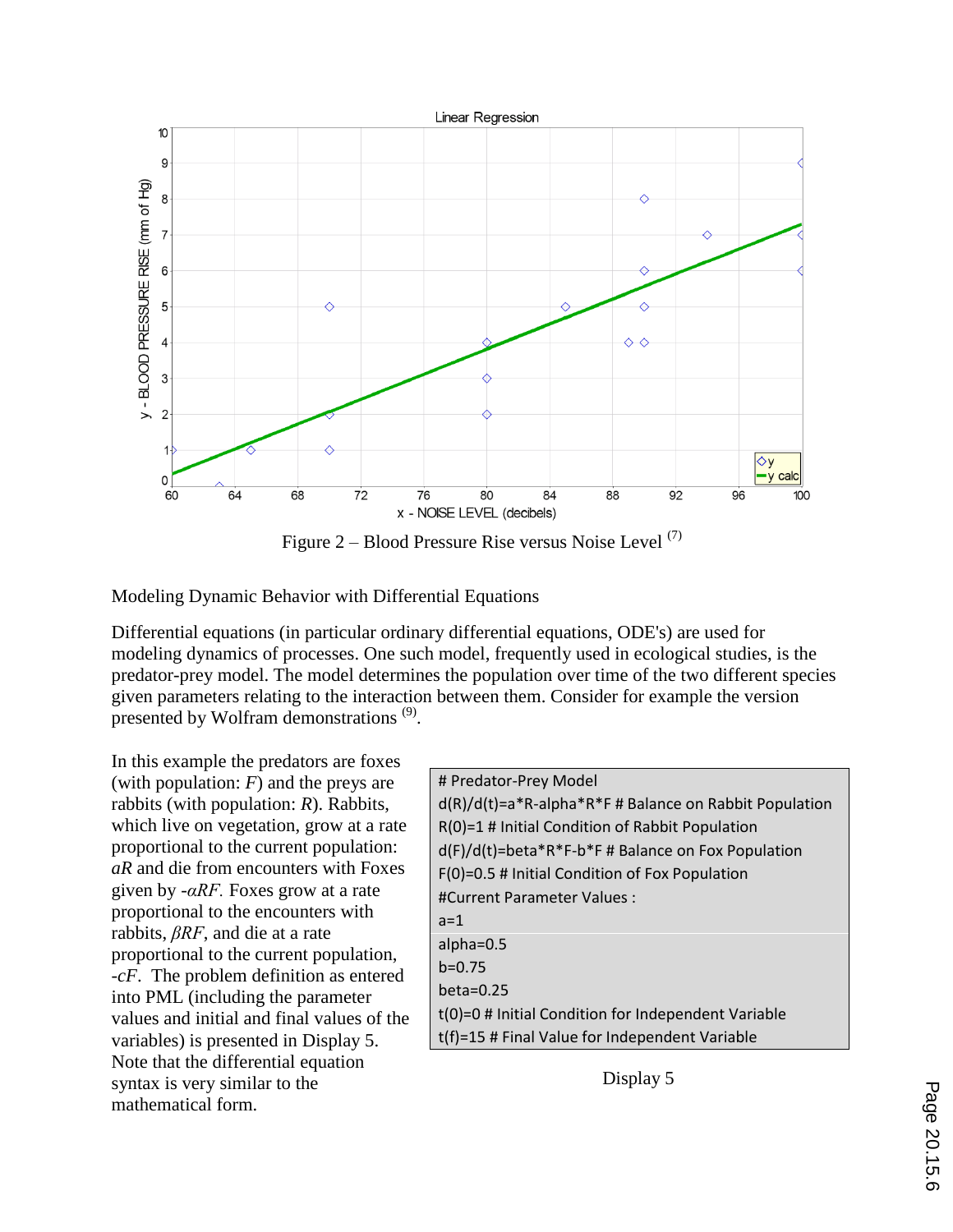The solution to the predator/prey problem is plotted in Display 6 using the Plotim Android application. This plots the variation of the rabbit and fox population versus time. Observe that the population profiles of the rabbits  $(R)$  and the foxes  $(F)$  for the solution are cyclic and out of phase with each other.



### **Solving Systems of Nonlinear Equations**

Consider a simple problem that involves finding the intersection of the two curves  $y_1$  $=$  sqrt(4-x<sup>2</sup>) and  $y_2 = x^3$  within the first × quadrant. Noting that at the intersection  $y_1 =$  $y_2 \equiv y$  the equations can be rewritten in implicit forms:  $f_1(x,y) = f(x) = x^2 + y^2 - 4 = 0$ and  $f_2(x,y) = f(y) = y - x^3 = 0$ . This is shown graphically in Figure 3. The PML solution code is shown in Display 7. Initial estimates for the values *x* and *y* should be specified to be in the first quadrant. The solution is found in the "Polymath Report" shown in Display 8. The results presented include the values of *x* and *y* at the intersection point, and the values  $f_1(x, y)$  and  $f_2(x, y)$  are very close to zero at the solution.

# Simultanius nonlinear equations  $f(x) = x^2 + y^2 - 4$  $x(0)=1.$  $f(y)=y-x^{3}3$  $y(0)=1.$ 



| POLYMATH Report     |          |
|---------------------|----------|
| Nonlinear Equations | $2013 -$ |

**Calculated values of NLE variables** 

|             | Variable Value | f(x)                  | <b>Initial Guess</b> |
|-------------|----------------|-----------------------|----------------------|
| I1          |                | $1.17422$ 4.7E-10 1   |                      |
| $ 2\rangle$ |                | $1.61901$ - 1.6E-09 1 |                      |

### **Nonlinear equations**

1  $f(x) = x^2 + y^2 - 4 = 0$ 2  $f(y) = y - x^3 = 0$ 

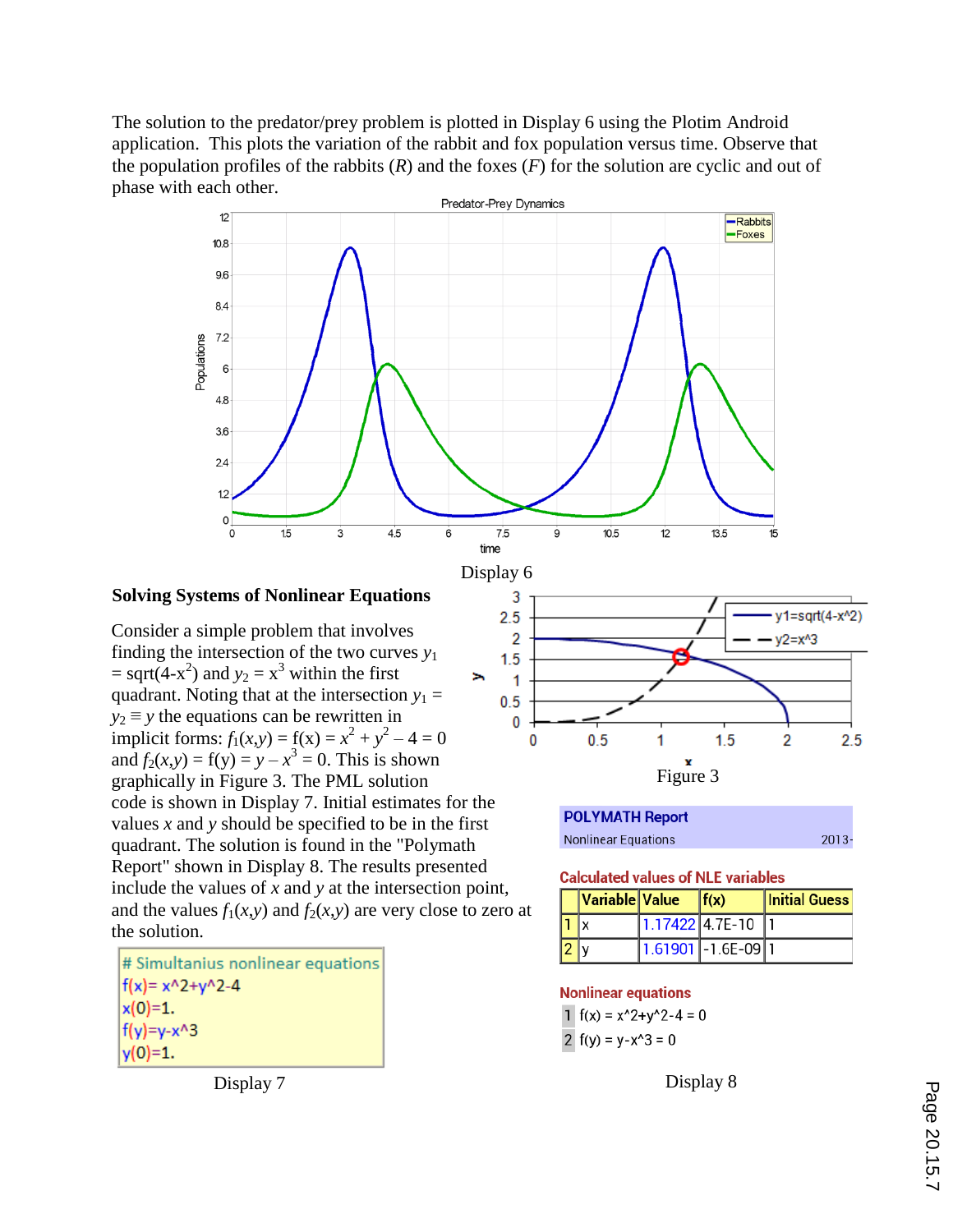Utilization Modes of PolyMath Software when Computing Resources are Scarce

PolyMath PC Educational Site Licenses – PolyMath is currently available to academic institutions with an inexpensive site license that can be provided to students, faculty and staff via computer labs and the institutional secure computer networks. Institutions, colleges and departments can purchase according to their needs. Users can use the PC version directly or can use PolyMathLite on their phone or tablet. Note that coded problems that run on the Android device are interchangeable with those on the PC version and vice versa. Let us assume that the computer labs and networks have Microsoft Excel and MATLAB available.

The PML user with an Android device can develop, enter, solve and save problems. All these activities are done completely on the device and do not require an internet or active phone connection. The Run option automatically generates a Polymath Report that contains the entire problem description including the complete solution, the PolyMath problem source text, and a MATLAB m-file of the solution. There are then PML options to send this PolyMath Report via 1) Bluetooth, 2) Gmail or 3) another mail package.

The options to send the PolyMath Report via email enables the PML user to send it to his or her own self as an easy way to take this file to a PC or to the computer network within the institution's network. Once the file is on the PC or the network, the PML user can easily copy the problem source text into the PolyMath PC software for further use including enhanced output, printing or incorporation into reports or presentations.

An interesting option once the problem is in a PC is to copy the m-file to a MATLAB editor either in the PC or on a computer network in order to execute the program. This allows the user to further modify the m-file to take advantage of advanced MATLAB capabilities. Another option via the PC would be to export the PolyMath program to Microsoft Excel by using the option to automatically create a

| <b>POLYMATH Report</b>     | <b>NLE</b>  |
|----------------------------|-------------|
| <b>Nonlinear Equations</b> | 2014-Mar-18 |

#### **Calculated values of NLE variables**

|                | $\vert$ Variable $\vert$ Value $\vert$ f(x) |                         | Initial Guess Initial $f(x)$ |            |
|----------------|---------------------------------------------|-------------------------|------------------------------|------------|
| $1\mathbf{x}$  |                                             | $1.17422$ 4.7E-10 1     |                              | $ -2.0E00$ |
| 2 <sub>y</sub> |                                             | $1.61901 - 1.6E - 0911$ |                              | 10.0E00    |

#### **Nonlinear equations**

1  $f(x) = x^2 + y^2 - 4 = 0$ 2  $f(y) = y - x^3 = 0$ 

#### **Problem source text**

| # Simultanius nonlinear equations |
|-----------------------------------|
| $f(x) = x^2 + y^2 - 4$            |
| x(0)=1.                           |
| f(y)=y-x^3                        |
| y(0)=1.                           |

### **Matlab formatted problem**

Create m file called PolyNles.m and paste the following text into it.

| % Polymath NLE problem conversion to Matlab<br>% NLE                |
|---------------------------------------------------------------------|
| function PolyNles<br>$xquess = [1 1]; % initial guess vector$       |
| $x = fsolve(\mathcal{Q}MNLEfun, xquess);$                           |
| fprintf('The NLEs solution is:\n');<br>fprintf $(x = %g\in x(1))$ ; |
| fprintf(' $y = \%$ g\n',x(2));<br>end                               |
| function fvec = MNLEfun(IndepVarsVec)<br>$x =$ IndepVarsVec(1):     |
| $y =$ IndepVarsVec(2);<br>$fvec(1,1) = x^2 + y^2 - 4$ ;             |
| $fvec(2,1) = y - (x * 3)$ ;<br>end                                  |

working spreadsheet. Many other possibilities are available to work groups of students including sharing work via Bluetooth, using one group phone as a mobile hotspot, and allowing group members to communicate with other computers and networks via Wi-Fi. Many other options exist for group work and interactions including active learning in class and e-Learning activities.